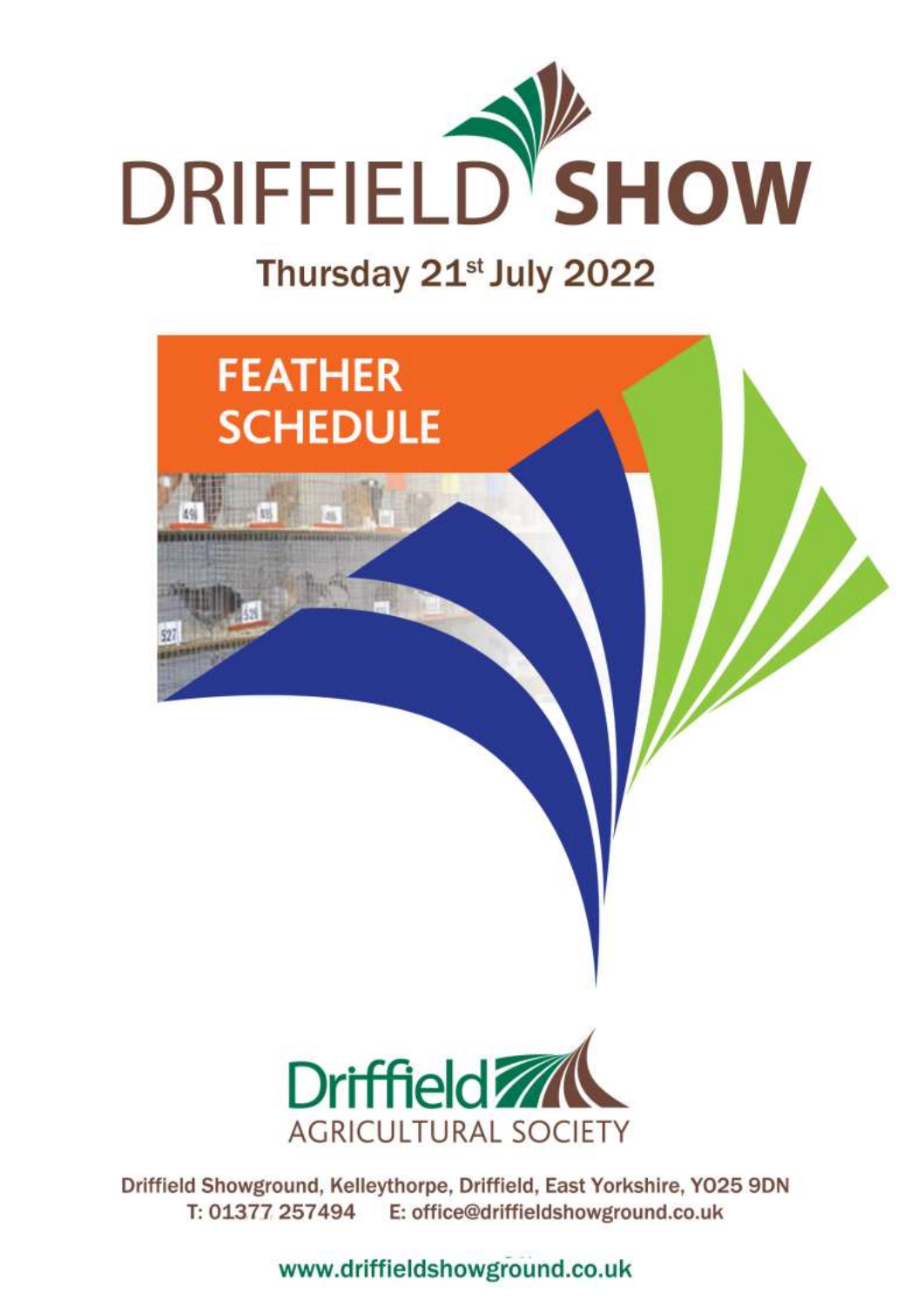# **THE SECTION SECRETARIES FOR 146th DRIFFIELD SHOW**

| <b>Livestock Section</b>           | <b>Mr Simon Walgate</b>                                                                             | 07926 877810 |
|------------------------------------|-----------------------------------------------------------------------------------------------------|--------------|
| <b>Equine Section</b>              | <b>Miss Katie Norris</b>                                                                            | 07919941357  |
| <b>Horticultural Section</b>       | <b>Mrs G Butler</b><br>Moor Edge House<br>Brandesburton<br><b>Driffield</b><br><b>YO25 8LT</b>      | 01964 542959 |
| <b>Horticultural Trade Section</b> | <b>Mr E T Robinson</b><br><b>Sledmere Grange</b><br>Sledmere<br><b>Driffield</b><br><b>YO25 3AJ</b> | 01377 253255 |
| <b>Handicraft Section</b>          | <b>Mrs A Bradshaw</b><br>Mill View<br><b>Beverley Road</b><br><b>Driffield</b><br><b>Yo25 6RX</b>   | 01377 253015 |
| <b>Fur Section</b>                 | <b>Mrs Carol Moore</b><br>9 Westgate Meadows<br>Nafferton<br><b>Driffield</b><br><b>YO25 4LZ</b>    | 01377 257351 |
| <b>Feather Section</b>             | Ms S Ellerby<br>1 The Bungalow<br>Fox Covert farm<br>Wetwang<br><b>Driffield</b><br><b>YO25 9JX</b> | 01377 288030 |

## **All other enquiries to the Showground Office on 01377 257494 or email [office@driffieldshowground.co.uk](mailto:office@driffieldshowground.co.uk)**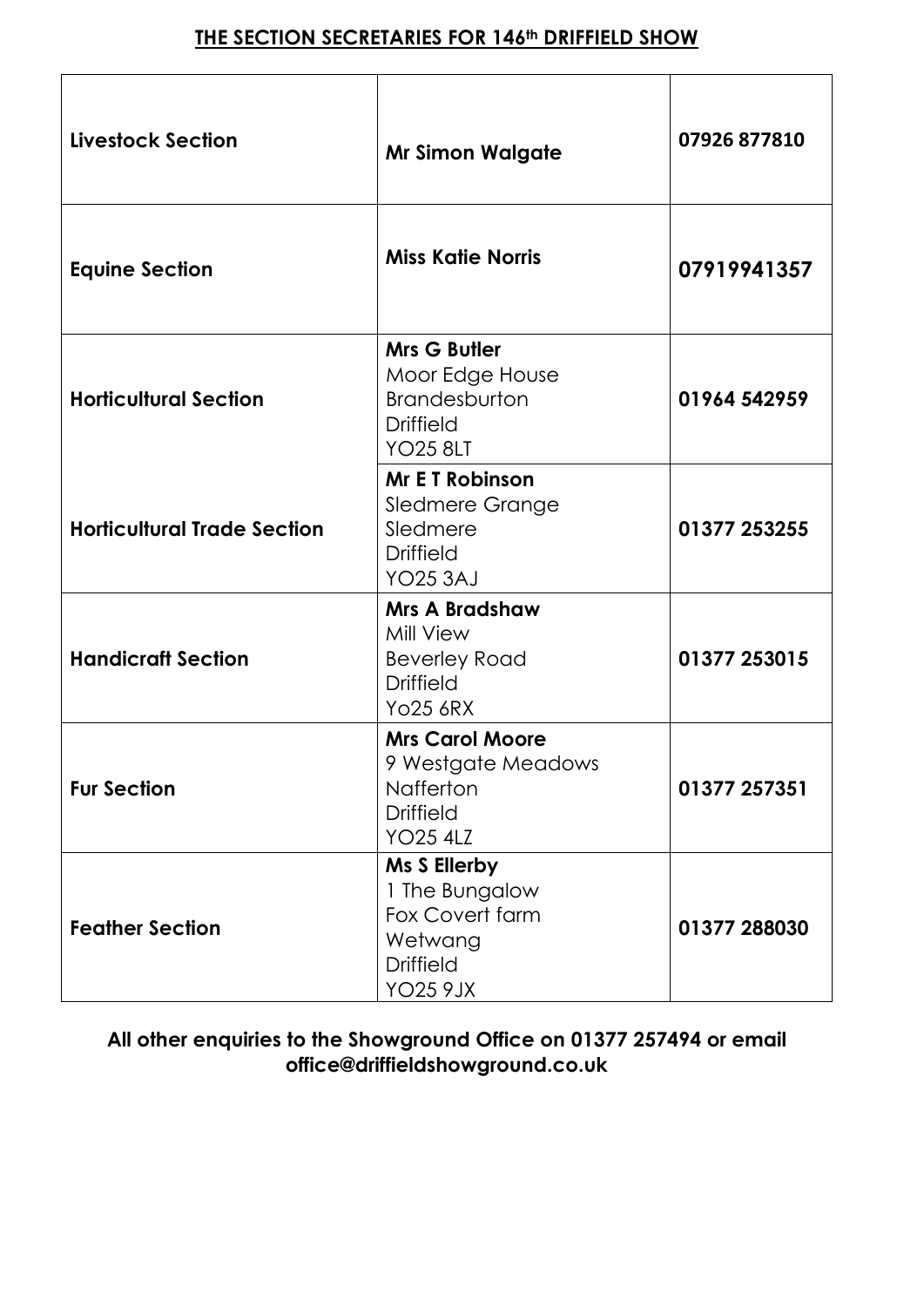

All **POULTRY & PIGEON** entries to:

Miss S Ellerby 1 The Bungalow Fox Covert Farm, Wetwang, Driffield YO25 9JX Telephone Enquiries: 01377 288030

ENTRIES CLOSE MONDAY 1<sup>st</sup> JULY, 2022 (Postmark)

All cheques made payable to "Driffield Showground Events Ltd" All prize money will be paid out at 4pm on Show Day. All stock must be penned by 9.30am - No stock to be removed before 5pm \*All challenge classes must be duplicated

**SHOW MANAGERS:** Messers J Turner, G Pearson, S Dodgson **STEWARDS:** Messers P Davis, T Rookes, J Hyde, A Hey, B Beard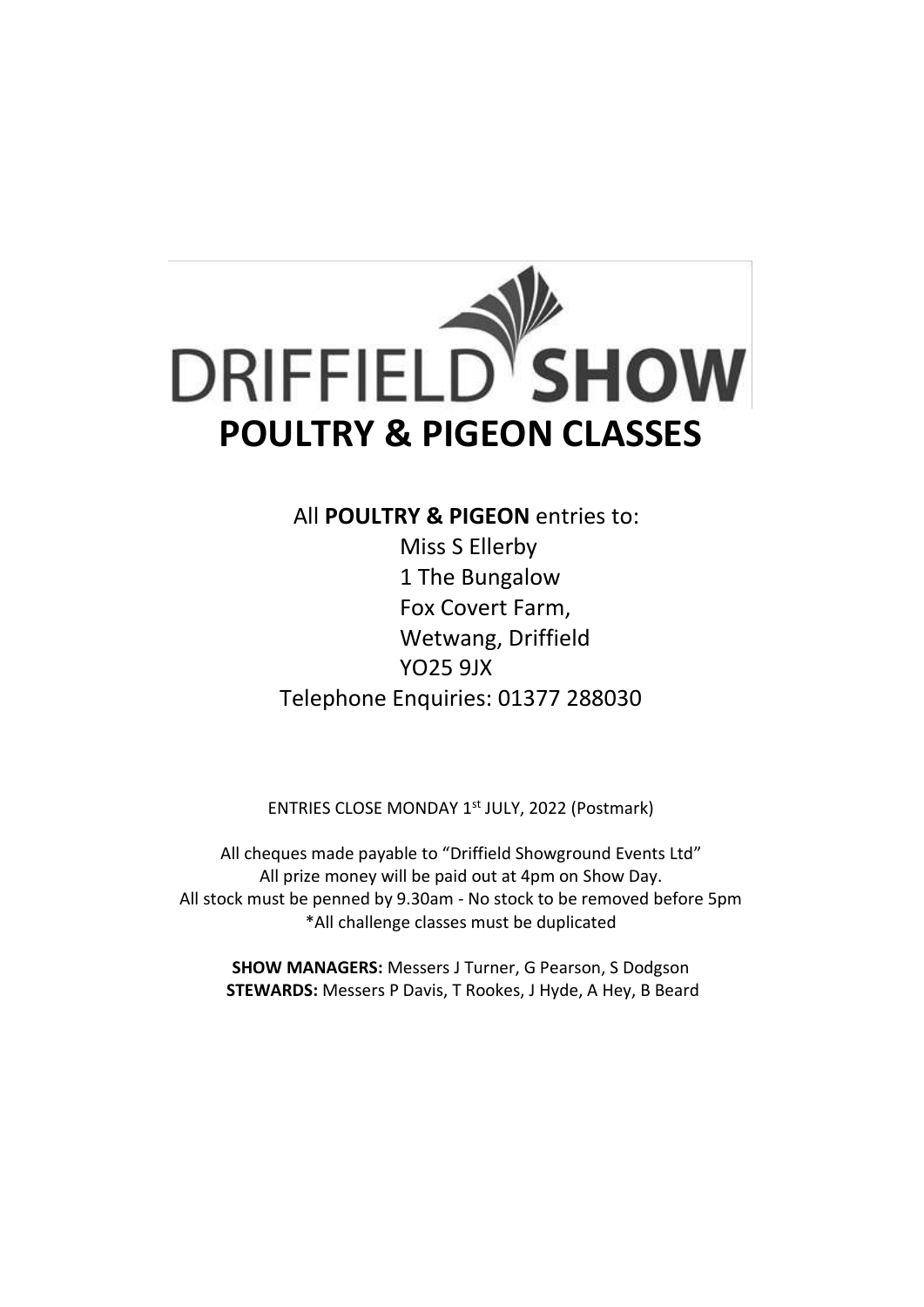# **POULTRY CLASSES**

#### **Poultry Specials**

Cups to be held for one year only D Hall Cup for Best in Show – I Brewis Cup for Best Reserve in Show Jas. Donaldson Cup for Best Soft Feather Bantam - D Hyde Cup for Best Hard Feather Bantam Jim Donaldson Shield for Best Opp Sex - Poultry Club Awards and Breed Club Awards

> £20 Best in Show - £15 Reserve Best in Show £10 Best Large Fowl - £10 Best Hardfeather Bantam £10 Best Softfeather Light breed - £10 Best Soft Feather Heavy breed £10 Best True Bantam £10 Best Trio - £10 Best Junior £20 Best Eggs - £15 Reserve Best Eggs **PRIZE MONEY 1st - £5, 2 nd - £3, 3 rd - £2 Entry Fee £1.20**

## **WATERFOWL**

#### **Judge: E Boothman**

5. AOC Call Duck

6. Indian Runner Drake 7. Indian Runner Duck 8. AOV Heavy Drake

- 2. AV Bantam Drake
- 3. AV Bantam Duck

1. AV Goose or Gander

- 4. AOC Call Drake
- 13. AV S/F Heavy Male
- 14. AV S/F Heavy Female
- 15. AV/SF Light Male
- 16. AV S/F Light Female

17. Silkie Male or Female

**LARGE POULTRY Judge: E Boothman**

- 18. Rare Breed Male
- 19. Rare Breed Female
- 20. OEG Male or Female
- 9. AOC Heavy Duck
- 10. AOV Light Drake
- 11. AOV Light Duck
- 12. Junior AV Waterfowl

21. Oxford Male or Female 22. AUV H/F Male or Female 23. AV Cockerel/Pullet

**HARD FEATHER BANTAMS**

#### **Judge: R Baudiane**

- 26. OEG Spangle Male
- 27. OEG Spangle Female
- 28. OEG Black or Blue Male
- 29. OEG Black or Blue Female
- 30. OEG Black/Dark Red Male
- 31. OEG Wheaton/Part Female
- 32. OEG Brassy/Furnace Male
- 33. OEG Furnace/Polecat/Salmon Blue Female
- 34. OEG AOC Male
- 35. OEG AOC Female

38. Modern Game Blue Red/Wheaton Female

36. OEG AC Cockerel/Pullet

39. Modern Game Brown Red/Birchen Male

37. Modern Game Black Red/Wheaton Male

- 40. Modern Game Brown Red/Birchen Female
- 41 .Modern Game AOC Male
- 42. Modern Game AOC Female
- 43.AV Asian Male
- 44. AV Asian Female
- 45. AOV H/F Male or Female

# **SOFT FEATHER BANTAMS SOFT FEATHER HEAVY**

#### **Judge: E Boothman**

- 53. Sussex A/C Female 54. Orpington A/C Male
- 55. Orpington A/C Female
- 56. White Wyandotte Male
- 57. White Wyandotte Female
- 58. AOC Wyandotte Male
- 59. AOC Wyandotte Female
- 60. German Langshan A/C Male 61. German Langshan A/C Female 62. AOV S/F H/B Male or Female 63. AV S/F H/B Cockerel 64. AV S/F H/B Pullet

50. Australorp A/C Male

46 .Rock A/C Male 47. Rock A/C Female 48. Rhode Island Red Male 49. Rhode Island Red Female

- 51. Australorp A/C Female
- 52. Sussex A/C Male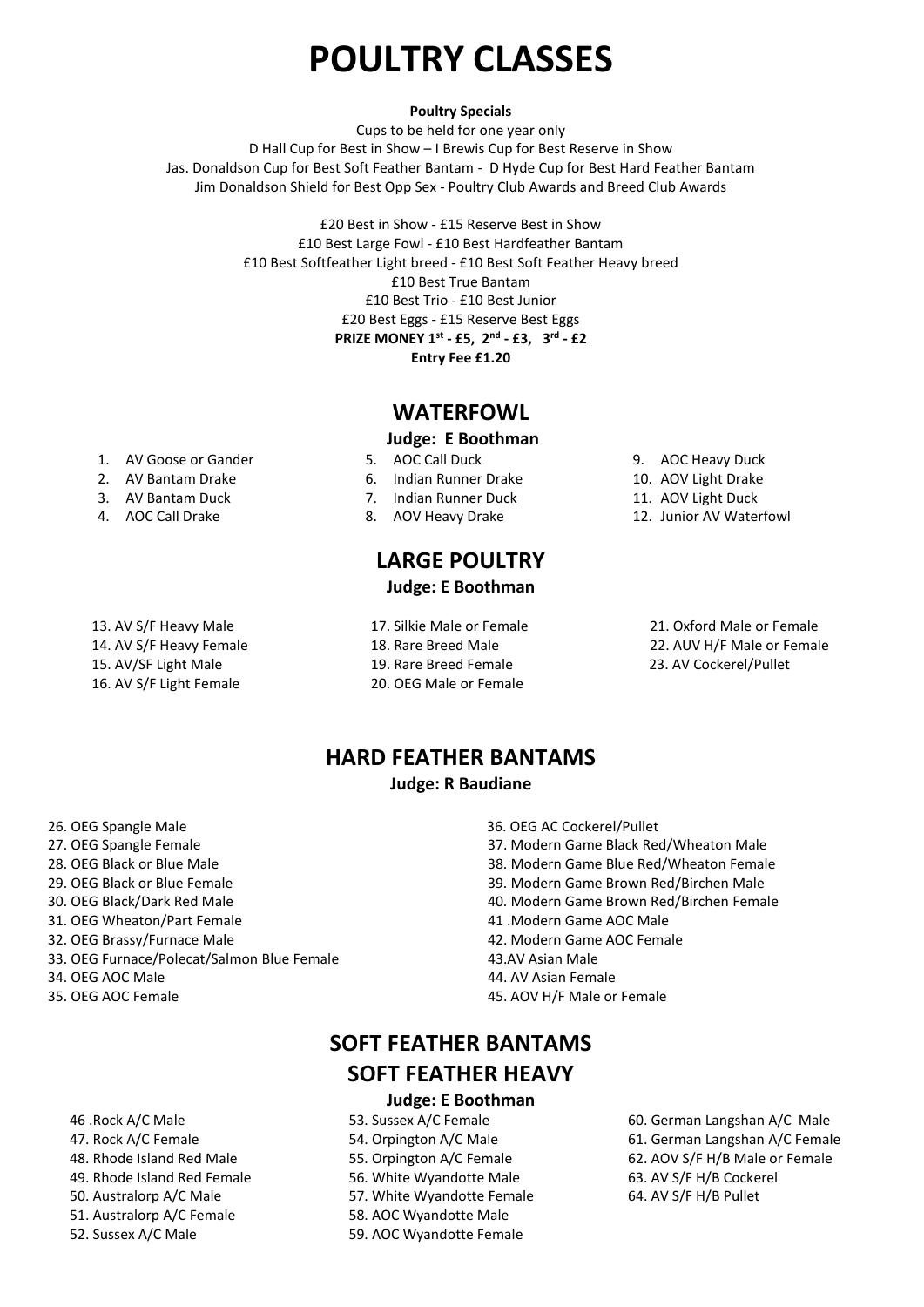## **SOFT FEATHER LIGHT BREED**

#### **Judge: E Boothman**

- 69. Ancona Male/Female
- 71. Leghorn AC Male
- 72. Leghorn AC Female
- 73. Minorca Male or Female
	- 80. AV Longtailed Bantam Male 682. AOV Rare Bantam Male
- 74. Welsummer Male or Female 75. Hamburgh AC Male or Female 76. Silkie AC Male or Female
	-

# **RARE BREEDS**

**Judge: E Boothman**

77. AOV Light Breed Male or Female 78. AV Light Breed Cockerel 79. AV Light Breed Pullet

81. AV Longtailed Bantam Female 83.AOV Rare Bantam Female

# **TRUE BANTAMS**

#### **Judge: E Boothman**

92. Dutch Gold Male 93. Dutch Gold Female 94. Dutch AOC Male 95. Dutch AOC Female 96. Pekin Black/White Male 97. Pekin Black/White Female 98. Pekin AOC Female 99. Pekin AOC Male 100. Serama A/V Male

101. Serama A/V Female 102. AOV True Male or Female 103. AV True Cockerel 104. AV True Pullet

- 86. Sebright Male or Female 87. Japanese Male or Female 88. Belgian D'Anvers Male 89. Belgian D'Anvers Female 90. Belgian AOV Male
- 91. Belgian AOV Female

84. Rosecombe Male 85. Rosecombe Female

# **BANTAM BREEDING TRIOS**

**Judge: E Boothman**

107. AV Hardfeather 109. AV True Bantam 108. AV Soft Feather 110. AV Waterfowl

## **JUVENILE BANTAM CLASSES**

**Judges: R Baudaine**

111. AV Hard Feather Male 114. AV Soft Feather Female 112. AV Hard Feather Female 115. AV True Male 113. AV Soft Feather Male 116 AV True Female

#### **EGGS**

#### **Judge: R Boothman**

- 117. 6 Large AC 136. 1 Bantam Dark Brown 118 3 Large Dark Brown 137. 1 Bantam Light Brown 119. 3 Large Light Brown 138. 1 Bantam White 120. 3 Large White 139. 1 Bantam Cream 121. 3 Large Cream 140. 1 Bantam AOC 123. 1 Large Dark Brown 142. 3 Duck AC 124. 1 Large Light Brown 143. 3 Goose AC 125. 1 Large White 125. 1 Large White 126. 1 Large Cream 145. 1 Goose AC 127. 1 Large AOC 146. 3 AOV Egg 128 1 Large Internal/External 147. 1 AOV Egg 129. 6 Bantam AC 148. 1 Decorated Egg (adult) 131. 3 Bantam Light Brown 132. 3 Bantam White **CONTENTS** 133. 3 Bantam Cream 150. 1 Large Contents 134. 3 Bantam AOC 151. 1 Bantam Contents 135. 3 Bantam Distinct Colour 152. 1 Waterfowl Contents
- 122. 1 Large Distinct Colour 141. 1 Bantam Internal/External 130. 3 Bantam Dark Brown 149. 1 Decorated Egg (under 16)

- 
- 
-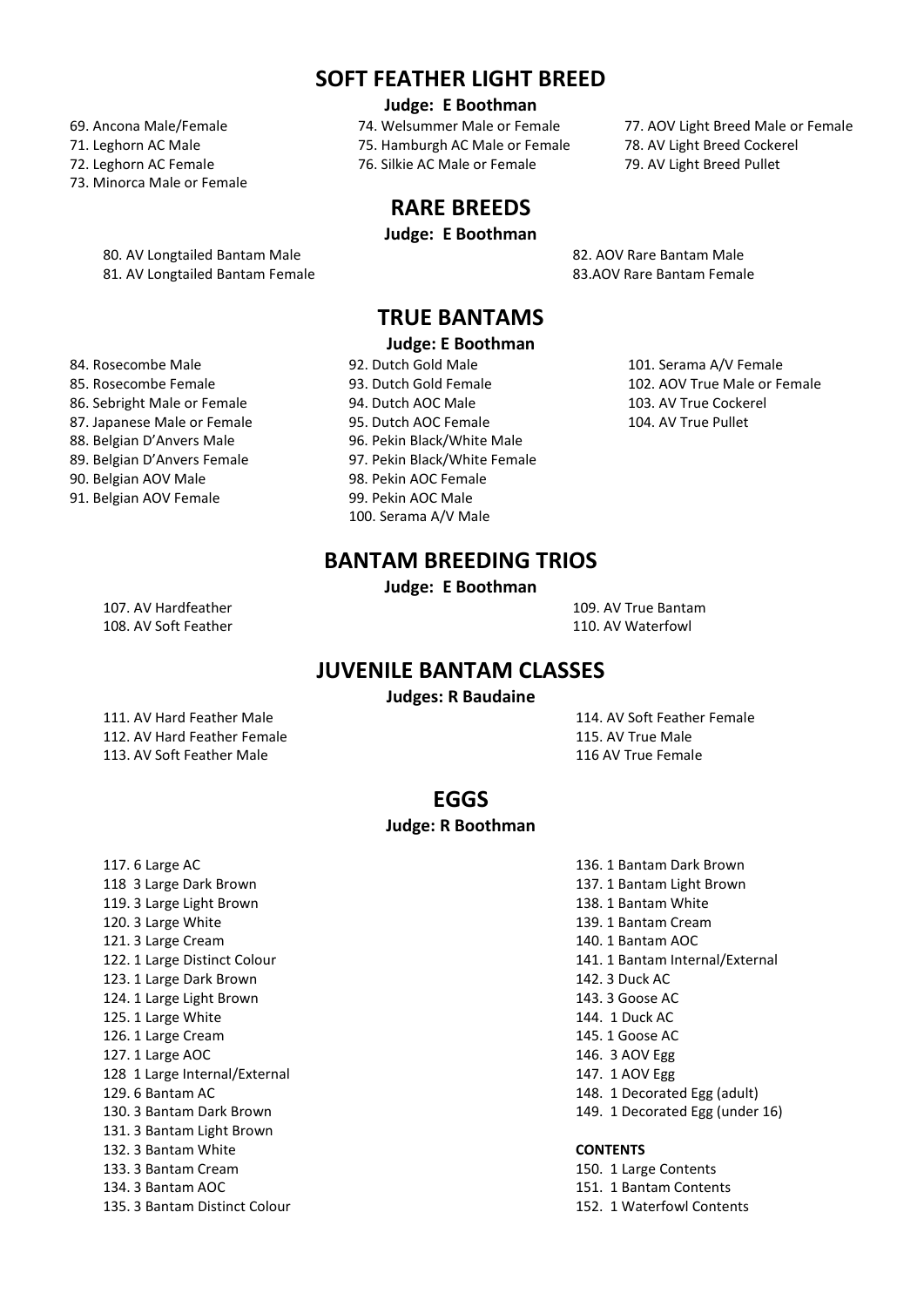# **PIGEON CLASSES**

 All **PIGEON** entries to: Miss S Ellerby 1 The Bungalow Fox Covert Farm, Wetwang, Driffield, YO25 9JX Telephone Enquiries: 01377 288030

#### **Pigeon Specials**

Syd Sanderson Memorial Shield for Best Fancy Pigeon £20 Best Show Racer £15 Reserve Best Show Racer £10 Best 2019 Show Racer £20 Best Fancy Pigeon £15 Reserve Best Fancy Pigeon £10 Best 2019 Fancy Pigeon Rosettes for:

Best Fancy Pigeon – Reserve Best Fancy Pigeon – Best 2019 Fancy Pigeon – Best Long Faced Best Short Faced – Best Fancy Flier – Best Show Racer – Best 2019 Show Racer - Best Adult Show Racer Best Odd Colour Show Racer – Best Yearling Show Racer – Best Wire Pigeon – Best Flown Racer

> **PRIZE MONEY 1st - £5, 2 nd - £3, 3rd - £2 Entry Fee £1.20**

# **FANCY PIGEONS**

#### **Judge: Mr J Postill**

- 1. Dragoon Adult 19. AV AA Rare Breed Structure/Form
- 
- 3. LFCL Self or Barred Adult 21. AV AA Rare Breed Colour
- 
- 5. LFCL Tumbler AC bred 2019 23. American Show Racer Hen Ad
- 
- 7 Nun AC Bred 2019 25. West of England Ad
- 
- 9. AV Blower Adult 27 Tippler Adult
- 10. African Owl Adult 28. Tippler 2019
- 
- 
- 13. Oriental Frill Ad 31. Flying Roller Adult
- 14. AOV Shortface Cock or Hen Ad 32. Flying Roller 2019
- 15. AV Shortface bred 2019 33. Fancy Pigeon Challenge
- 16. AOV Long Face Adult Cock
- 17. AOV Long Face Adult Hen
- 18. AOV Long Face 2019 bred
- 34. Odd Coloured Cock 2017 or before 44. Cock Judge through wires 35. Odd Coloured Hen 2016 or before 45. Hen Judge through wires 36. Odd Coloured Cock 2019 46. Cock bred 2019 judge through wires 37. Odd Coloured Hen 2019 47. Hen bred 2019 judge through wires 38. AOC Cock 2016 or before 48 Flown Racer Adult Cock 39. AOC Hen 2016 or before 49. Flown Racer Hen Adult 40. AC Yearling Cock 50. Flown Racer 2019 41. AC Yearling Hen 51. Show Racer Challenge 42. AOC Cock 2019
- 43. AOC Hen 209
- 2. Dragoon 2019 20. AV AA Rare Breed Tumbler or Flying
	-
- 4 LFCL Tumbler AOC Adult 22. American Show Racer Cock Ad
	-
- 6. Nun AC Adult 24. American Show Racer 2019
	-
- 8. Modena Adult 26. West of England 2019
	-
	-
- 11. African Owl 2019 29. Exhibition Roller 2019
- 12. Turbit AC Ad 30. Exhibition Roller Adult
	-
	-
	-

#### **SHOW RACERS**

**Judge: Mr P Yates**

- 
- 
- 
- 
- 
- 
- 
- 

## **JUVENILE PIGEONS**

**Judge: TBC**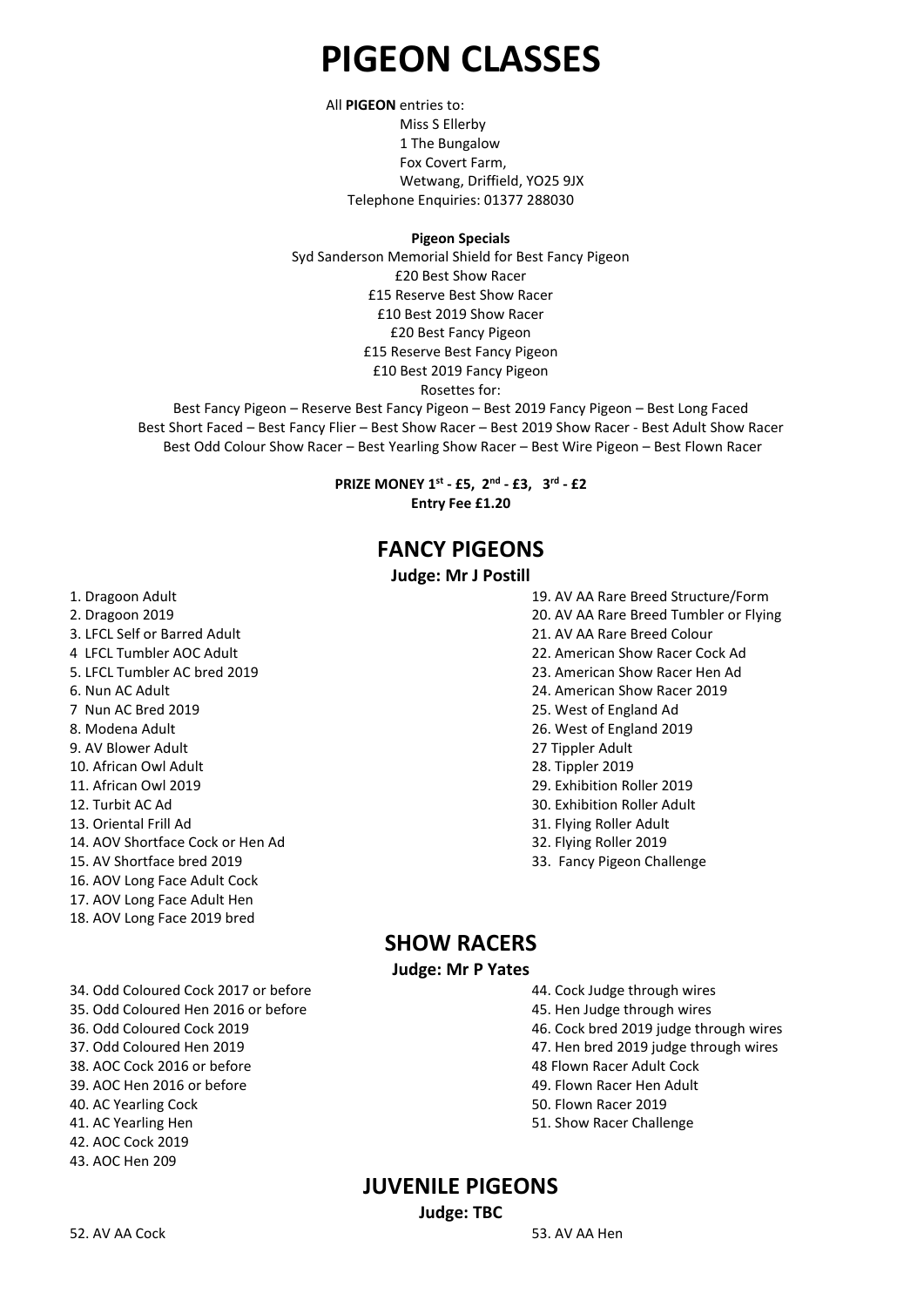#### **SHOW REGULATIONS**

- 1. The ages of exhibits will be calculated to the date fixed for the closing of entries unless otherwise stated.
- 2. All entries to be made in writing to the secretaries and each exhibitor shall sign certificates as shall be required by the secretaries at the time of entry. All exhibits must be bona-fide property of the exhibitor at the time of entry.

#### ALL STOCK ENTRIES CLOSE Monday, 1<sup>st</sup> July, 2022

But the Committee nevertheless reserve to themselves the right to accept entries up to such a later time as they think fit.

- 3. All Entrance Fees to be paid at the time of entry. No entry will be accepted without payment of the prescribed fee.
- 4. In the Stock Section, where there are not more than two entries in any class, such class shall be cancelled and where there are not more than four entries in any class the Prize Money can be reduced by one third.
- 5. Any animals that are judged may leave the show ground at 4.00pm except prize winners which will parade before the jumping.
- 6. All distance for radius classes shall be measured on the Ordnance Map.<br> **1.** All exhibits of Poultry, Pigeons and Rabbits must be penned by 9.30am
- **7. All exhibits of Poultry, Pigeons and Rabbits must be penned by 9.30am, JUDGING COMMENCES at 10.00am.** Produce and Needlework by 9.15am on the morning of the Show and must not be removed before 5.00pm and not later than 6.00pm unless by special permission of the Secretary, JUDGING COMMENCES at 9.30am.
- Horticulture should be staged by 9.00am, JUDGING TO COMMENCE at 9.15am.
- **8. No exhibitors of Poultry, Pigeons, Rabbits etc, will be allowed to remove exhibits from their pens without the permission of a steward. Nor will any exhibitors be allowed to display any form of advertisement on any pens or cages. Any person infringing this rule will be fined for each pen so tampered with and forfeit any prize money, if any awarded. This rule will be strictly enforced.**
- 9. In no case will the Society be responsible for the safety of the exhibits or packages, nor for any loss that may occur to them from any cause whatsoever, but every care will be taken.
- 10. In the Fur and Feather section the Committee reserve the right, except in the Champion Classes, to reduce the Prize Money by one third if there are not more than five entries. All claims for Exhibits in Selling Classes etc, must be made to the Secretary before 3.30pm on the day of the Show. A commission of 10% will be charged on all sales. If any exhibit is claimed by 2 or more persons it will be sold by auction on the Showground at 3.45pm. Any amount realised beyond the catalogue price will be divided between the Exhibitor and the Society except in selling classes in which classes the whole of the surplus shall go to the Society.
- 11. Any Person who has given a false certificate or made a false entry shall forfeit any unpaid prize money and shall be disqualified from exhibition at the Society's Shows.
- 12. No person other than appointed Stewards shall be in any Marquee during judging.
- 13. The Fancy Pigeon Section is held under NPA Rules.
- 14. Staging will be erected by the Committee, but Exhibitors must provide their own vases, boxes, trays etc, for cut flowers, also plates, dishes etc for fruit and vegetables. Wiring of blooms and sprays will disqualify any exhibit. All staging in Amateur classes must be done by the Exhibitor for any appointed Steward. No professional assistance allowed.
- 15. The Committee will not be held responsible for any loss or damage to any exhibits but will use every care for their safety.
- 16. The Judges, whose decision shall be final, will have the power to reserve or reduce the prizes where exhibits shall be considered not to possess sufficient merit, or recommend the addition of extra prizes.
- 17. Judging in the Horticultural Section is under royal Horticultural Society rules. **ENTRIES FOR POULTRY & PIGEONS** to be made in writing to S ELLERBY

1 The Bungalow, Fox Covert Farm, Wetwang, YO25 9JX

**ENTRIES FOR FUR AND FEATHER SECTIONS CLOSE 1 st JULY 2022** (postmark) but the Committee nevertheless reserve to themselves the right to accept entries up to such a time as they think fit.

- 18. Disqualifications will ensue in all cases where exhibits are found to have been trimmed, plumage removed or otherwise tampered with, and the entrance fee forfeited.
- 19. The Rabbit Section is held under the British Rabbit Council Rules.
- 20. In the Horse and Stock Section, objections must be laid within half an hour of the class being judged, with a deposit of £1. Any objections in the Fur and Feather, Horticulture and Needlework Sections must be lodged with the Secretary in writing not later than 3pm on the Show Day, accompanied by a deposit of £50; which will be returned if the objection is upheld.
- 21. If any dispute shall arise or any objection made by the exhibitor or any other person, such dispute or objection shall be settled by the Committee, who may decide upon such evidence as may appear satisfactory to them, and their decision in all matters shall be final and conclusive and not subject to any appeal. The Society also reserves to itself, by its Committee and in addition to any other provision contained in these rules, the right to refuse or cancel any entries or classes and prohibit exhibition of entries, as the Committee may deem expedient.
- 22. Entries from any person expelled from any other Show will not be accepted.
- 23. Entries to the value of £4 or over entitle Exhibitors to free Exhibitor's pass. Also this year a special Car Park adjacent to the Marquees will be limited to Exhibitors bearing Exhibitor's Car Park Tickets which can be obtained when sending entries to the value of £4 or more. *Poultry & Pigeon Section Secretary*

#### **Ms S ELLERBY**

1 The Bungalow, Fox Covert Farm,